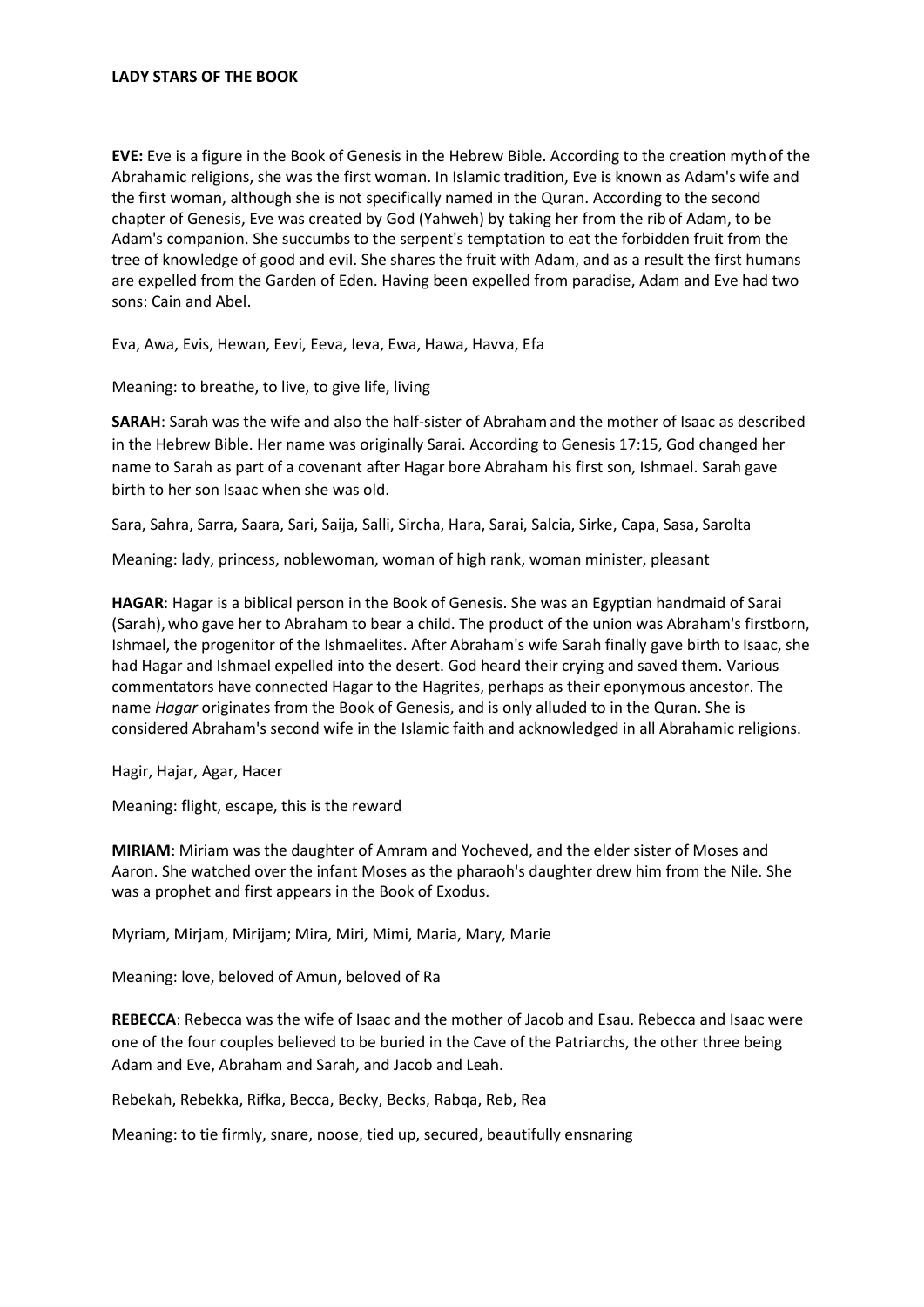## **LADY STARS OF THE BOOK**

**RACHEL**: Rachel was the favorite o[f Biblical patriarch](https://en.wikipedia.org/wiki/Biblical_patriarch) [Jacob'](https://en.wikipedia.org/wiki/Jacob)s two [wives](https://en.wikipedia.org/wiki/Wife) as well as the mother of [Joseph](https://en.wikipedia.org/wiki/Joseph_(Hebrew_Bible)) an[d Benjamin,](https://en.wikipedia.org/wiki/Benjamin) two of the twelve progenitors of the [tribes of Israel.](https://en.wikipedia.org/wiki/Tribes_of_Israel) Rachel died after she gave birth to Benjamin. Rachel was the daughter of [Laban](https://en.wikipedia.org/wiki/Laban_(Bible)) and the younger sister o[f Leah,](https://en.wikipedia.org/wiki/Leah) Jacob's first wife. Rachel was a niece of [Rebekah](https://en.wikipedia.org/wiki/Rebekah) (Jacob's mother), Laban being Rebekah's brother, making Jacob her first cousin.

Rachael, Rahel, Raquel, Rachelle

Meaning: ewe

**LEAH**: Leah, as described in the [Hebrew Bible,](https://en.wikipedia.org/wiki/Hebrew_Bible) was the daughter o[f Laban.](https://en.wikipedia.org/wiki/Laban_(Bible)) She and her younger sister [Rachel](https://en.wikipedia.org/wiki/Rachel) became th[e two concurrent wives](https://en.wikipedia.org/wiki/Polygamy#Judaism) of Hebrew patriarch [Jacob.](https://en.wikipedia.org/wiki/Jacob) She had six sons, whose descendants became some of th[e Twelve Tribes](https://en.wikipedia.org/wiki/Israelites#Biblical_Israel) of Israel. She also had a daughter, [Dinah.](https://en.wikipedia.org/wiki/Dinah)

Lea, Leia, Leja, Lia, Liia

Meaning: weary, mistress, ruler

**TAMAR**: Tamar was the daughter-in-law of Judah (twice), as well as the mother of two of his children. First Tamar married Judah´s eldest son Er. He was killed by God because of his wickedness. So Tamar was married to Judah´s second son, Onan. Onan didn´t want to have children with Tamar, so he was also killed by God. Judah was afraid to lose his third son, Shelah, if he married Tamar so Judah did not allow Tamar to marry Shelah. After that, Judah and Tamar had sex and Judah thought he was having sex with a prostitute. Judah did not recognize Tamar. Tamar became pregnant and was accused of prostitution on account of her pregnancy. Judah ordered that she should be [burned](https://en.wikipedia.org/wiki/Death_by_burning)  [to death](https://en.wikipedia.org/wiki/Death_by_burning) , but Tamar could prove that Judah had caused her pregnancy. Judah released Tamar from her sentence and married her. She gave birth to twins, Perez and Zerah.

Thamar, Tamara, Tamra, Tamera, Tami, Tamia, Tammy, Toma, Tammara

Meaning: palm tree

**RUTH**: Ruth was [a Moabite,](https://en.wikipedia.org/wiki/Moab) who married into the Israelite family of [Elimelech](https://en.wikipedia.org/wiki/Elimelech) and [Naomi,](https://en.wikipedia.org/wiki/Naomi_(Bible)) whom she met when they left Bethlehem and relocated to Moab due to a famine. Elimelech and his two sons died, leaving Naomi and her two daughters-in-law as widows. When Naomi decided to return to Bethlehem, Ruth decided to go with her despite the fact tha[t Orpah,](https://en.wikipedia.org/wiki/Orpah) Naomi's other daughter-in-law, went back home. Ruth said to Naomi: "Whither thou goest, I will go." In Bethlehem she met and married [Boaz.](https://www.behindthename.com/name/boaz) She was the great grandmother of King David.

Hirut, Routh, Rue, Rufa, Rut, Ruta, Rute, Ruthanne, Rutherine, Ruthia, Ruthie, Ruthven, Ruut, Tootie, Tuti, Ruti

Meaning: friend, companion, vision of beauty

**NAOMI**: Naomi was the mother-in-law of [Ruth.](https://www.behindthename.com/name/ruth-1) After the deaths of her husband and sons, she returned to Bethlehem with Ruth. There she declared that her name should be "[Mara](https://www.behindthename.com/name/mara-1)" which means "bitter".

Noemi, Noomi, Naome, Noemy, Nahomie, Noemia, Nohemi

Meaning: pleasantness, enjoyment, the joy, directly, upright, the beauty and the honest, the sweet one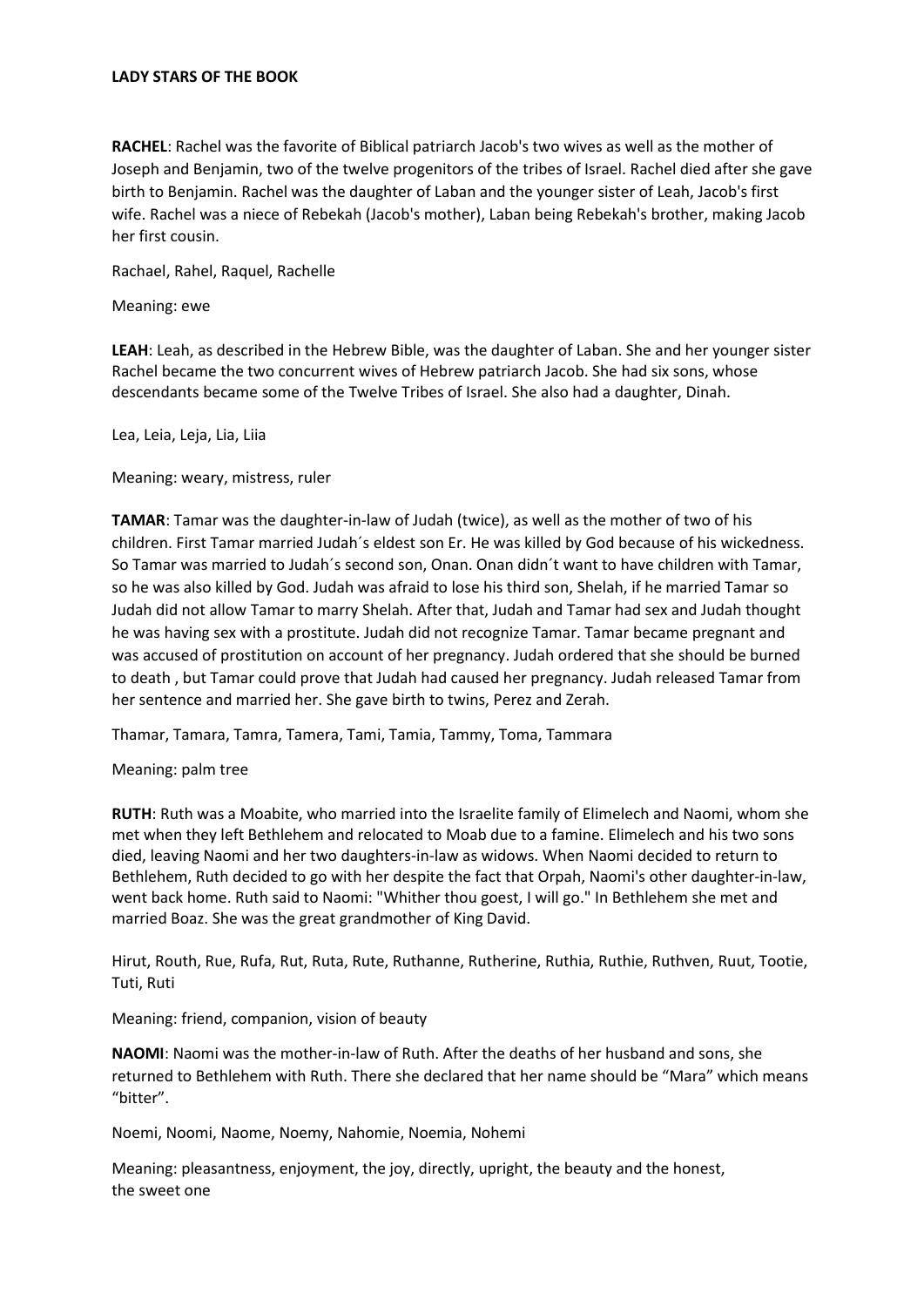## **LADY STARS OF THE BOOK**

**ABIGAIL**: Abigail was the wife of [Nabal.](https://en.wikipedia.org/wiki/Nabal) After Nabal´s death she became the wife of the future [King](https://en.wikipedia.org/wiki/David)  [David.](https://en.wikipedia.org/wiki/David) Abigail was David's third wife, after Saul's daughter, [Michal,](https://en.wikipedia.org/wiki/Michal) whom Saul later married t[o Palti,](https://en.wikipedia.org/wiki/Palti,_son_of_Laish)  [son of Laish](https://en.wikipedia.org/wiki/Palti,_son_of_Laish) when David went into hiding, and [Ahinoam.](https://en.wikipedia.org/wiki/Ahinoam) She became the mother of one of David's sons, who is listed in th[e Book of Chronicles](https://en.wikipedia.org/wiki/Book_of_Chronicles) under the nam[e Daniel,](https://en.wikipedia.org/wiki/Daniel_(son_of_David)) in th[e Masoretic Text](https://en.wikipedia.org/wiki/Masoretic_Text) of the Books of Samuel as Chileab, and in th[e Septuagint](https://en.wikipedia.org/wiki/Septuagint) text of 2 Samuel 3:3 as Dalouia. Abigail is described as an intelligent, beautiful, loyal woman

Abigaia, Apikali, Abigael, Abigayel, Apikalia, Abigel, Abigaille, Apikaira, Abiigayil, Abbey, Avigail

Meaning: my father`s joy, my father is joy, my father is exultation

**DEBORAH**: Deborah was a [prophet,](https://en.wikipedia.org/wiki/Prophet) the fourt[h Judge of pre-monarchic Israel,](https://en.wikipedia.org/wiki/Biblical_judges) counselor, warrior, and the wife of [Lapidoth](https://en.wikipedia.org/wiki/Lapidoth) according to the [Book of Judges.](https://en.wikipedia.org/wiki/Book_of_Judges) The only female judge mentioned in the [Bible,](https://en.wikipedia.org/wiki/Tanakh) Deborah (being a prophetess) told Barak that the Lord God of Israel commanded him to lead an [attack](https://en.wikipedia.org/wiki/Offensive_(military)) against the forces o[f Jabin,](https://en.wikipedia.org/wiki/Jabin) king of [Canaan](https://en.wikipedia.org/wiki/Canaan) and his military commande[r Sisera.](https://en.wikipedia.org/wiki/Sisera)

Dibella, Dvorah, Devorah, Debora, Debbra, Deborha, Debee, Debbie, Deb, Deby

Meaning: bee

**DELILA:** Delila was a woman in the [Book of Judges,](https://en.wikipedia.org/wiki/Book_of_Judges) where she is the "woman in the [valley of Sorek"](https://en.wikipedia.org/wiki/Valley_of_Sorek) who[m Samson](https://en.wikipedia.org/wiki/Samson) loved, and who was his downfall. Her figure, one of several dangerou[s seductresses](https://en.wikipedia.org/wiki/Seduction) in the [Hebrew Bible,](https://en.wikipedia.org/wiki/Hebrew_Bible) has become emblematic: "Samson loved Delilah, she betrayed him, and, what is worse, she did it for money."

## Delila, Dalileh

Meaning: delicate, weak, languishing, she who weakened, poor, small, head of hair

**ESTHER**: The Book of Esther in the Old Testament tells the story of Queen Esther, the Jewish wife of the king of Persia. The king's advisor Haman persuaded the king to exterminate all the Jews in the realm. Warned of this plot by her cousin Mordecai, Esther revealed her Jewish ancestry and convinced the king to execute Haman instead. Her original Hebrew name was Hadassah, meaning myrtle tree.

Eistir, Eseza, Essie, Esta, Ester, Estera, Esteri, Eszter, Eszti, Ettie, Etty, Hester, Hettie, Essi, Essy, Ashtaar, Venus, Aphrodite, Inana, Yesfir

Meaning: star, goddess of love Ishtar

**JUDITH**: Judith appeared in the Old Testament as the wife of Esau. Judith is also the name of the main character of the apocryphal Book of Judith. She killed Holofernes, an invading Assyrian commander, by beheading him in his sleep.

Hudes, Judit, Jutta, Jodi, Judy, Jude, Jodene, Yutke, Ioudith, Yehudit, Judita, Jitka, Jytte, Giuditta, Judyta

Meaning: woman from Judea, young, Jewess, the praised one